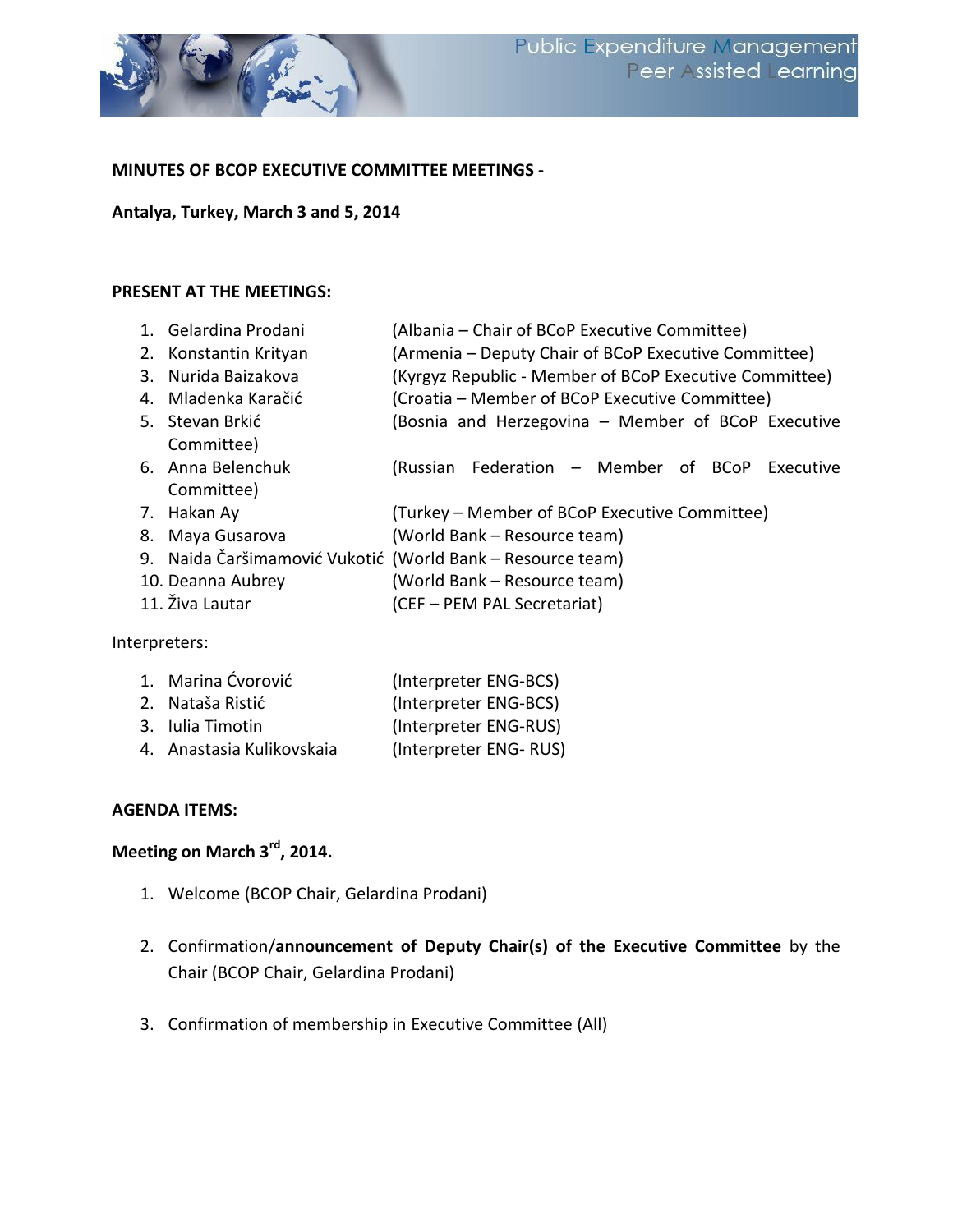- 4. Review of the implementation and updated **budget realization for 2013/2014 Action Plan** (Maya Gusarova and Ziva Lautar)
- 5. Process to collect **feedback during plenary meeting** roles of Executive Committee members within leadership groups (Konstantin Krityan/All)
- 6. Progress on current **Knowledge Product Development** (Naida Čaršimamović Vukotić/All)
- 7. Progress on work of **Working Group for Wage Bill Management** (Maya Gusarova)
- 8. Revised **BCOP Action Plan 2014-15** (Deanna Aubrey/All)
	- i. Review of current Draft Action Plan and Budget
	- ii. Decision on process to gain member input during the plenary meeting
	- iii. Knowledge Products/Working Groups/small events in 2014/2015 (some possibilities could include i) a Working Group/small event on PEFA Framework update with the PEFA Secretariat ii) teaming up with the OECD to do a survey on fiscal consolidation/restoring public finances in PEMPAL, iii) regular updates of some of the Knowledge Products already prepared – such as PEMPAL Macro-Fiscal Update)
- 9. Progress on **cross-COP May meeting** in Russia (Deanna Aubrey)
- 10. **Communication** between Executive Committee frequency, approach, use of wiki
- 11. Other business

### **Meeting on March 5th, 2014.**

1. Review of the **country priorities for 2014/2015** filled out by the participants and identification of common plenary meeting priorities to be put up to the BCoP membership for voting on the last day of the plenary meeting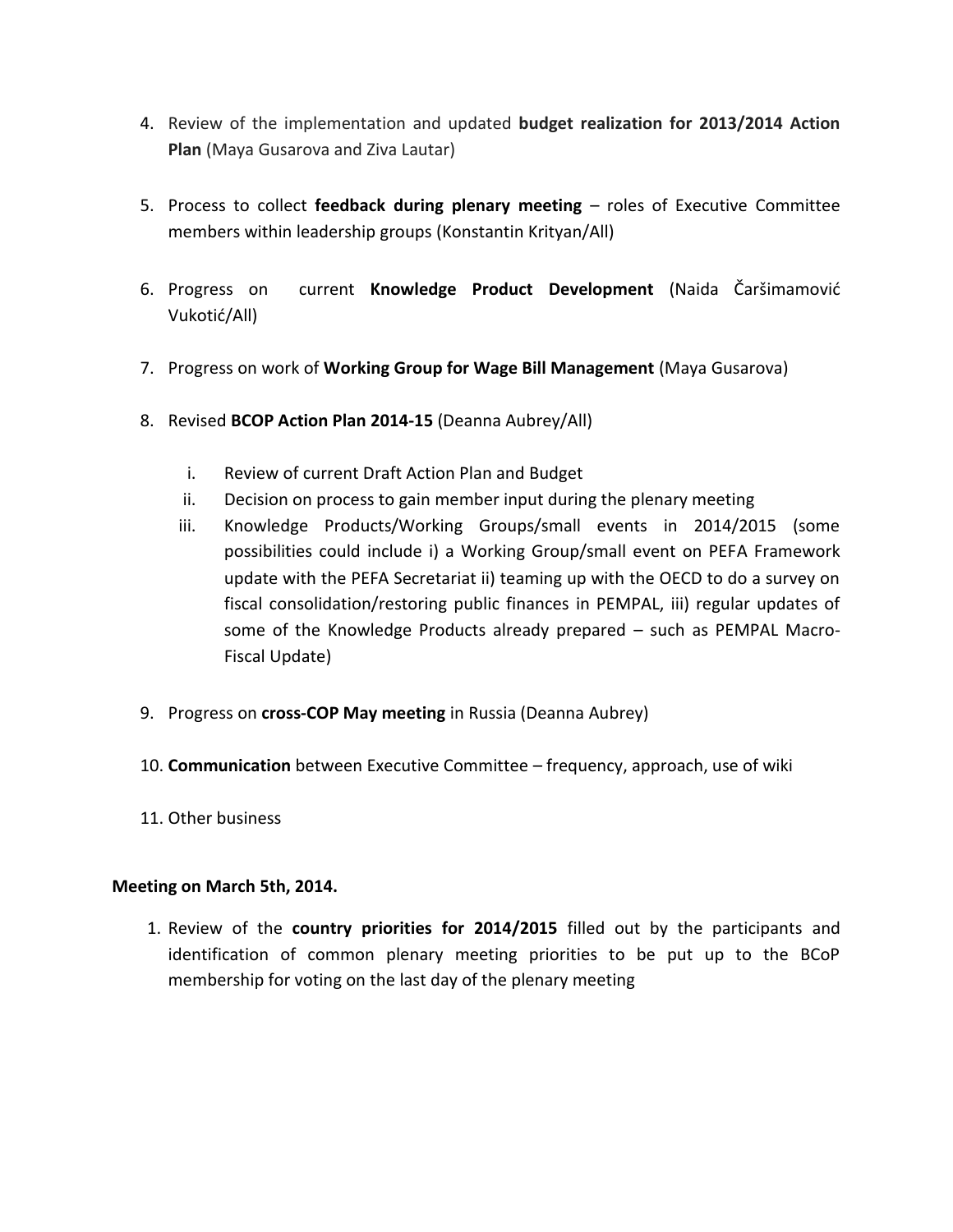## **Meeting on March 3rd, 2014.**

#### **1. Welcome**

Ms. Prodani welcomed participants to the Executive Committee meeting, noting that the period from the previous plenary meeting in Tirana in February 2013 has been the busiest period ever for the BCoP, with many activities having been implemented successfully. She also noted that the BCoP 2013/2014 budget execution is going well, proving that the Executive Committee is planning and implementing the 2013/2014 Action Plan ambitiously and efficiently.

\_\_\_\_\_\_\_\_\_\_\_\_\_\_\_\_\_\_\_\_\_\_\_\_\_\_\_\_\_\_\_\_\_\_\_\_\_\_\_\_\_\_\_\_\_\_\_\_\_\_\_\_\_\_\_\_\_\_\_\_\_\_\_\_\_\_\_\_\_\_\_\_\_\_\_\_\_\_

Ms. Prodani alsooutlined the proposed Agenda for the meeting.

# **2. Confirmation/announcement of Deputy Chair(s) of the Executive Committee by the Chair (BCOP Chair, Gelardina Prodani)**

Ms. Prodani suggested, which was in turn supported and confirmed by all participants, that Mr Konstantin Krityan remains Deputy Chair of the BCOP Executive Committee.

### **3. Confirmation of membership in Executive Committee (All)**

Ms. Gusarova informed participants, that Ms. Olga Tarasevich, who was member of BCOP Executive Committee until beginning of this year, left the Ministry of Finance (of Belarus) and explained that, should the Executive Committee decide to do so, new member(s) of the BCOP Executive Committee could be recruited by the Executive Committee, given that the current Executive Committee now comprised of representatives from seven countries, while the PEMPAL Guidelines prescribe that the Executive Committee membership is limited to up to representation of nine countries.

Executive Committee members agreed to observe and search for active participants during the forthcoming plenary meeting (within the process of collecting feedback during the plenary meeting within the leadership groups, as discussed under item 5 of the Agenda below) and to recruit them as potential new members of the Executive Committee.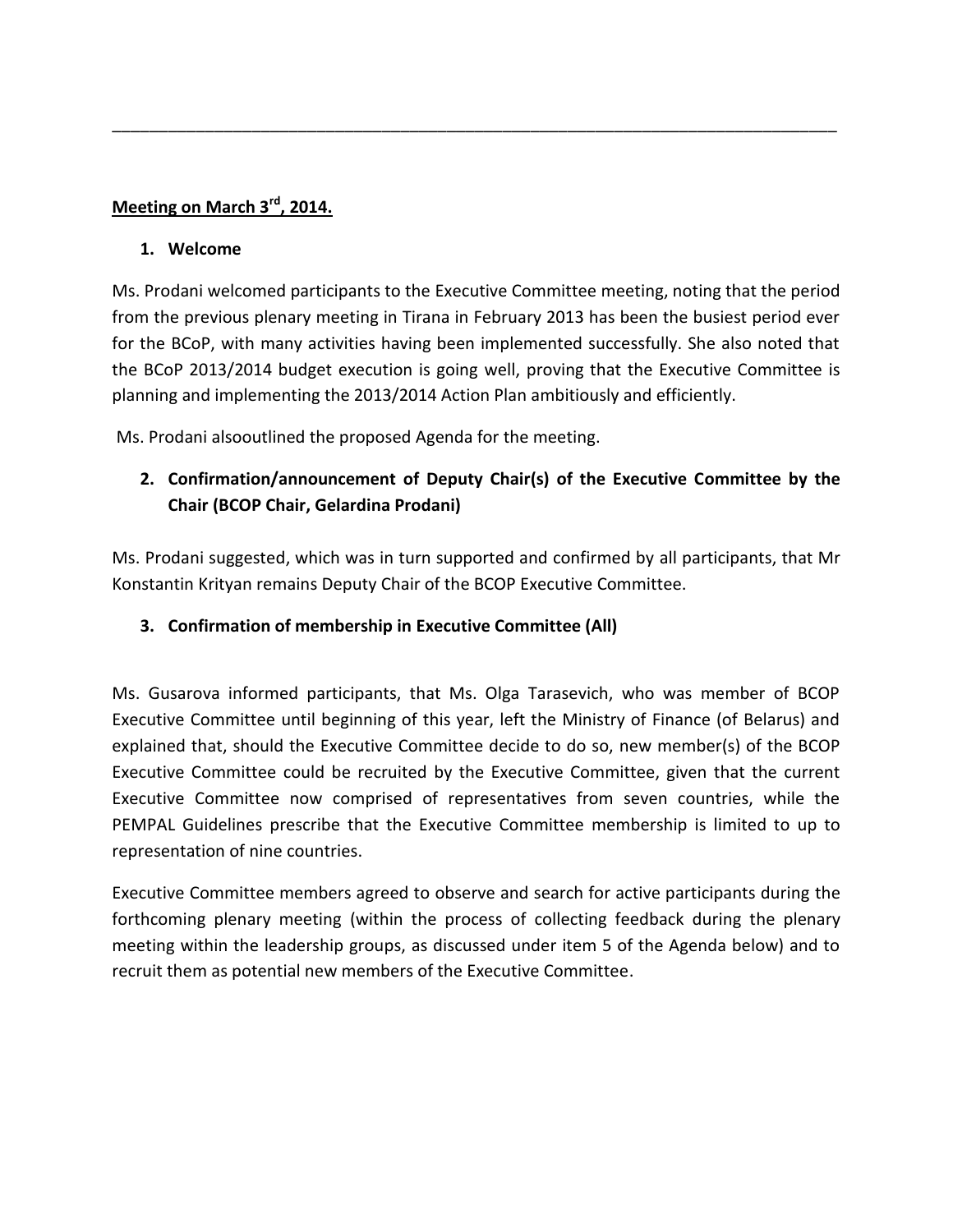# **4. Review of the implementation and updated budget realization for 2013/2014 Action Plan (Maya Gusarova and Ziva Lautar)**

The Executive Committee members reviewed the data on actual/estimated BCoP 2013/2014 budget execution in the period of 2013-14 provided by the Secretariat. Current data (which included estimates for Vienna Study Visit from January 2014 and for the plenary meeting in Antalya, while the data for previously held activities was final) indicated that the budget execution is on track and is in line with the budget plan, with some slightly higher-than-planned (but still within the limits set out in the Operational Guideline) spending on cumulative Study Visits (to Ireland, Poland, and Austria) being compensated entirely by lower-than-planned spending for the plenary meeting in Antalya. If any small savings are made, it was agreed to use them for translation of documents (e.g. documents from Irish government on spending review).

## **5. Process to collect feedback during plenary meeting – roles of Executive Committee members within leadership groups (Konstantin Krityan/All)**

Ms. Aubrey and Ms. Čaršimamović Vukotić briefly explained the possible options of collecting feedback during the plenary meeting, reflecting on the approach which the Executive Committee and the Resource Team used during the previous plenary meeting in Tirana (with assistance from the professional facilitator Ms. Beverly Trainer), when three leadership groups were established:

- 1. Agenda activists (which collect feedback from the participants in terms of their opinion on how the Agenda of the current plenary meeting is going – in terms of format and content)
- 2. Community builders (which collect overall feedback from the participants on the work of the Community, focusing on identifying active participants and recruiting potential new Executive Committee members)
- 3. Social reporters (collecting impressions from event, photos, comments).

The Resource Team suggested that, in the interest of taking more ownership of this process by the Executive Committee, this year the Executive Committee members alone preform the tasks of the leadership groups (in comparison to the last year, when the Resource Team members also assisted the Executive Committee in this process), which was accepted by all members of the Executive Committee.

The Executive Committee next discussed the best possible approach of organization of leadership groups for this plenary meeting.

Mr. Brkić remarked that first two groups would be sufficient, given that the Secretariat performs duties of social reporting, while the feedback from the participants anticipated to be collected by the first two groups is essential in assisting the Executive Committee to ensure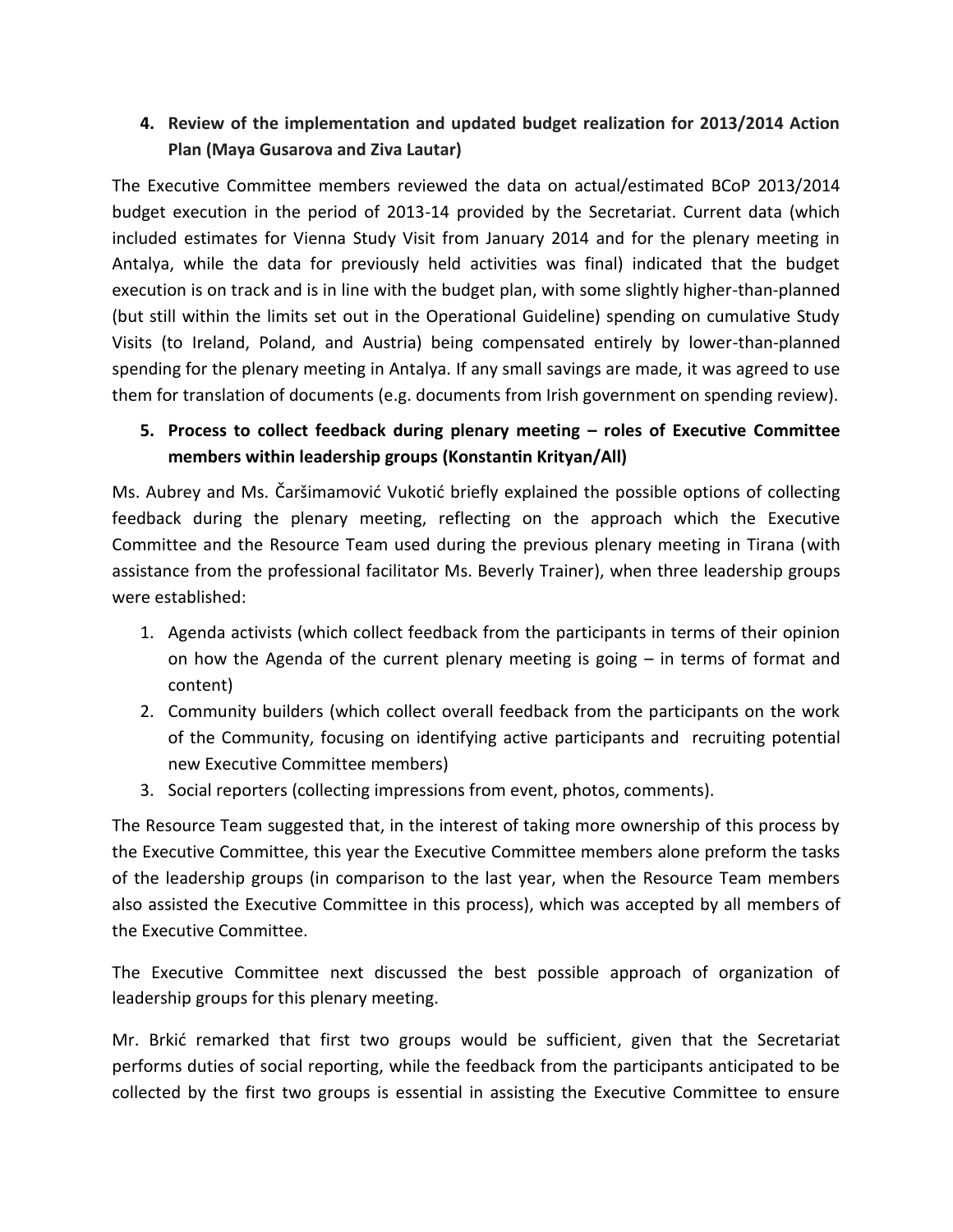high-quality planning of the future activities of the Community. The rest of the Executive Committee members agreed and accordingly, the Executive Committee members formed two leadership groups for this plenary meeting:

- A) Agenda activists: Gelardina Prodani, , Stevan Brkić, Hakan Ay and Mladenka Karačić
- B) Community builders: Konstantin Krityan, Anna Bellenchuk, and Nurida Baizakova It was decided that social reporting would remain the task of the Secretariat (photos, video, etc).

# **6. Progress on current Knowledge Product Development (Naida Čaršimamović Vukotić/All)**

Ms. Čaršimamović Vukotić pointed out three knowledge product recently developed by BCOP resource team, based on the previous requests of the Executive Committee:

- 1. Synopsis of Main Macro-Fiscal Trends in PEMPAL Countries Compared to Other Regions data from autumn 2013)
- 2. Synopsis of Selected Recent Research (by international organizations) on Fiscal Consolidation Efforts
- 3. Illustrative Key Performance Indicators by Sector

The materials were circulated to the Executive Committee in draft format. Ms. Čaršimamović Vukotić and Ms. Aubrey briefly explained the contents of the documents and asked the Executive Committee members for the feedback on these documents and general feedback on whether such products are in practice used by the Executive Committee/BCoP membership for their work (given the resources which go into preparing such products). In addition, more specific feedback was asked onwhether the Executive Committee thinks that Synopsis of the Main Macro-Fiscal Trends in PEMPAL Countries should be updated on a regular basis, as was initially proposed by the Executive Committee in Bohinj in July 2013.

The Executive Committee members expressed satisfaction with such efforts; they think these knowledge products will be very useful for their work and the work of the wider BCoP membership (who could get internal access to these and future knowledge products via BCoP Wiki), including the regular update of the Synopsis of the Main Macro-Fiscal Trends.

It was agreed that additional time will also be provided for the Executive Committee to send more detailed feedback on these knowledge products to the Resource Team via email in the coming weeks.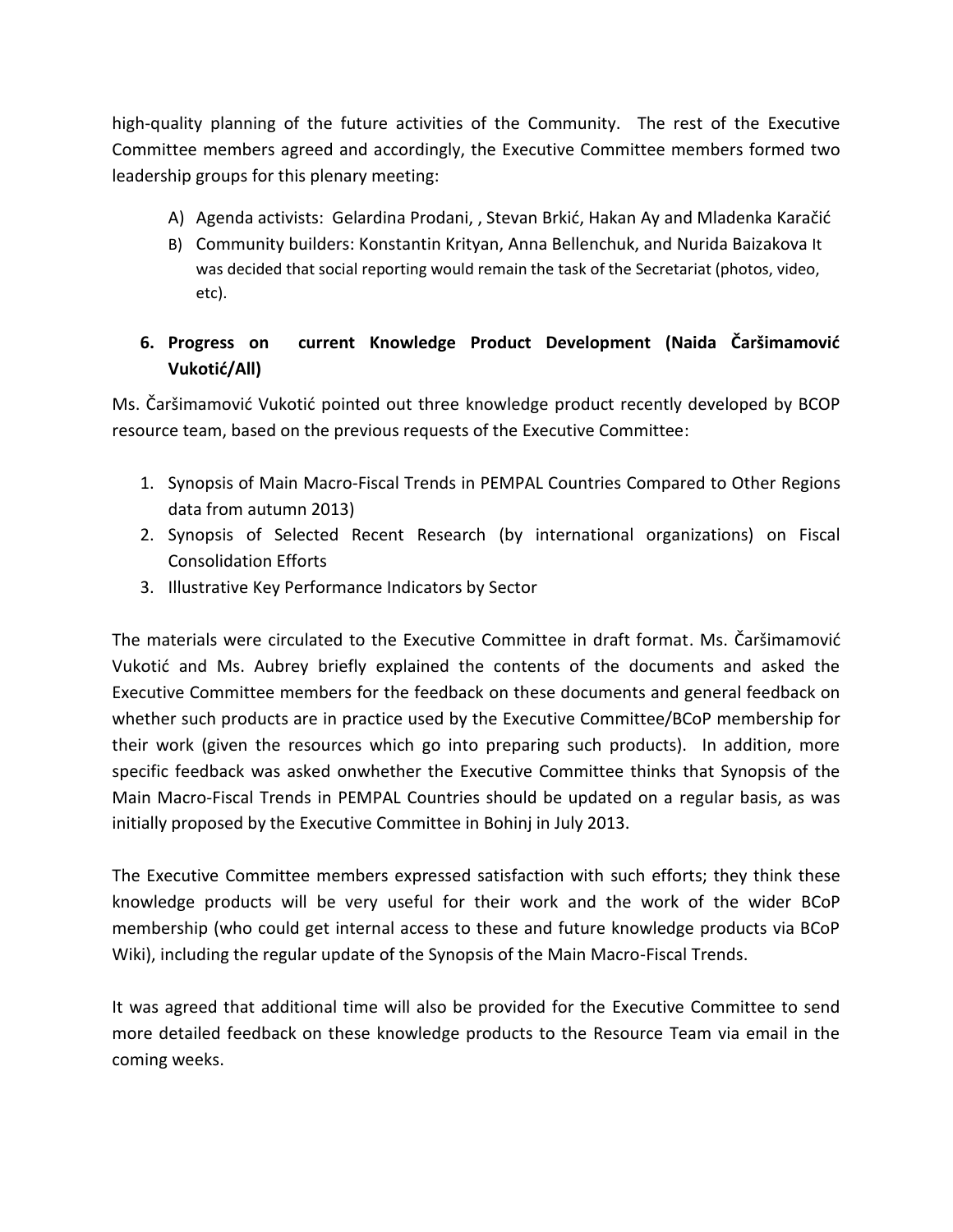## **7.** Progress on work of **Working Group for Wage Bill Management** (Maya Gusarova)

Ms. Gusarova reported on recent activities of working group on Wage Bill Management: 1<sup>st</sup> video conference meeting was organized in November, six countries participated (Albania, Armenia, Croatia, BiH, Belarus and Kyrgyz Republic). The 2<sup>nd</sup> meeting (workshop) was organized in February, focusing on country case of Kyrgyz Republic. The next meeting of the Working Group (also via video-conference) will focusion another country case (possibly Serbian case) and is planned for April.

She pointed out the plan of having the  $4<sup>th</sup>$  Wage Bill Management meeting organized in the format of face-to-face workshop back-to-back with the Cross COP Meeting in Moscow in May 2014. The ideal outcome of the working group will be if representatives of countries, participating in the working group and the survey, develop presentation on their country and present at the face-to-face workshop. The World Bank resource team would be happy to assist with preparation of the presentation. The participants, interested in making presentation, are requested to contact Maya Gusarova as soon as possible.

## **8.** Revised **BCOP Action Plan 2014-15** (Deanna Aubrey/All)

Ms Aubrey outlined the framework of the approved BCOP Action Plan for 2014-15 whereby the Steering Committee has agreed to allocate BCOP 415,000 USD. In the current draft plan, these funds are allocated to one plenary meeting (180,000 USD), two study visits (100,000 USD), participation by Executive Committee at the annual regional OECD SBO meeting (45,000 USD), and development of knowledge products (e.g. working groups, preparation of reports, and participating in further surveys such as OECD surveys – 90,000 USD).

In terms of knowledge products specifically, the Resource Team briefly presented some possibilities for 2014/2015, which could include:

- i) Working Group/small event on PEFA Framework update with the PEFA Secretariat in which the PEFA Secretariat would present draft new PEFA framework to BCoP to get their feedback (the PEMPAL was approached by the PEFA Secretariat with this idea and the Executive Committee concluded that this would be useful).
- ii) Continued representation of the BCoP Executive Committee at the OECD CESEE SBO meetings.
- iii) Continued cooperation with the OECD to do another survey which would allow PEMPAL countries to benchmark themselves to OECD countries. One of the possibilities here could be to do OECD survey on fiscal consolidation/restoring public finances in PEMPAL. Another possibility is participation in OECD performance budgeting survey.
- iv) Regular updates of some of the Knowledge Products already prepared such as PEMPAL Macro-Fiscal Update.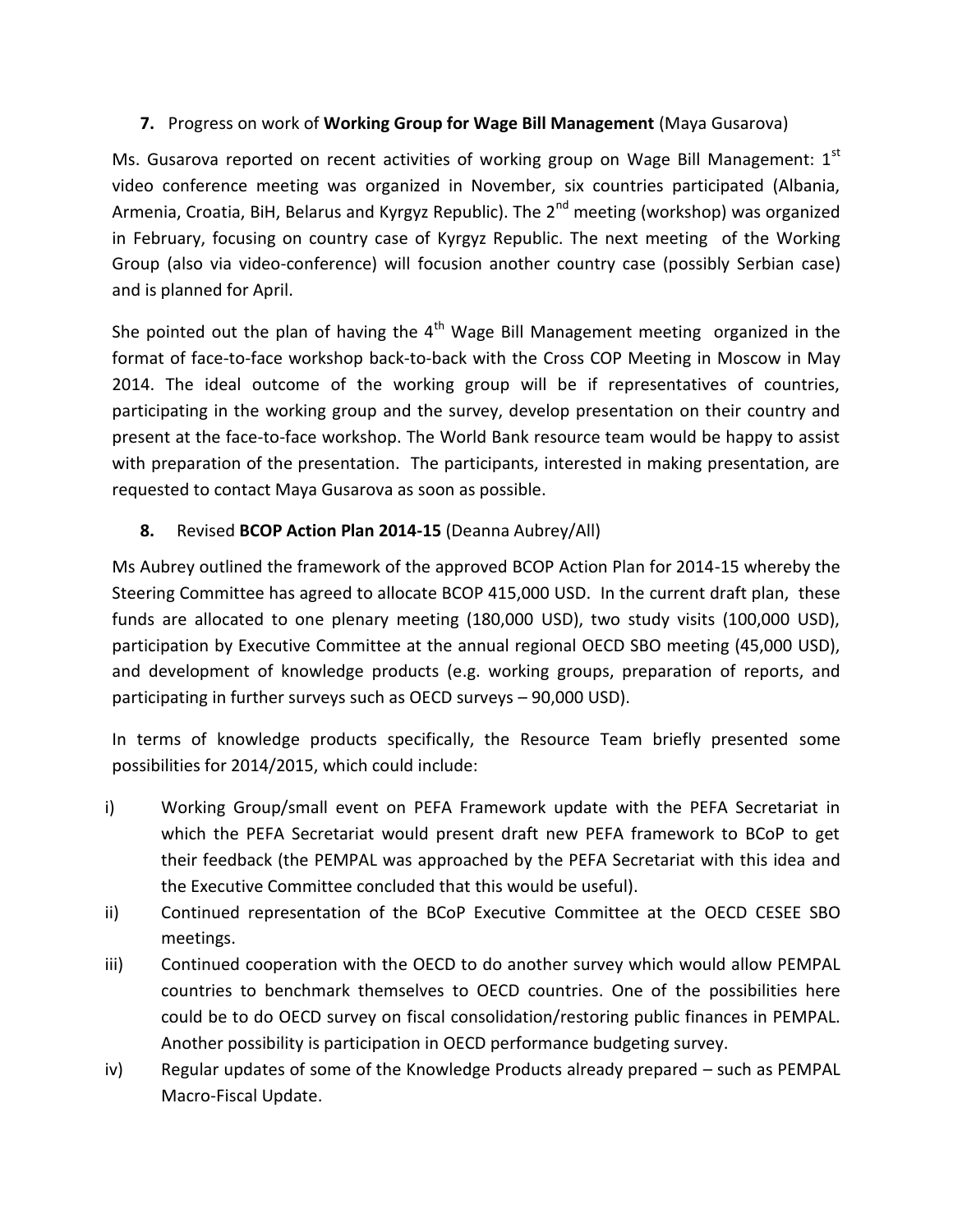v) Formation of other Working Groups which would perform their work mostly via VCs, similarly to the current work of the Wage Bill Working Group. The topic could be decided based on the country priorities which will be gathered during this plenary meeting.

The Resource Team asked the Executive Committee for their feedback.

The Executive Committee agreed with this general approach in the draft 20114/2015 Action Plan, noting that at a later stage, once the feedback on country priorities is collected from the membership, the research performed in terms of host countries for plenary meeting and study visits, and the more detailed decisions made in terms of knowledge products for 2014/2015, the Executive Committee will consider adjusting the Action Plan and budget if needed. This could be done at the next Executive Committee planned for May 2014 in Moscow.

Next, the Executive Committee discussed the approaches for collecting the country priorities for 2014/2015 during this plenary meeting. Ms. Aubrey asked the Executive Committee members to suggest how the process of collecting participants' feedback on the PFM priorities to be addressed in the plan should be performed. She explained, that for this purpose, the Resource Team prepared for the consideration of the Executive Committee a template form to collect the feedback from the participants on their priorities in terms of topics for plenary meeting, study visits, and knowledge products (along with the asking the countries to express interest for hosting the plenary meeting and study visits). Based on the country responses, most frequent topics could then be voted on by the whole BCoP membership during the last day of the plenary meeting.

A few other suggestions for the approach were discussed:

Mr. Ay suggested the option, where 3topics would be prepared in advance by the Executive Committee, and one additional option would be left opened for participant's decision. The participants would then vote on their preference among the possible topics during the last day of the meeting.

Mr. Brkić suggested that the template is circulated to the participants, based on which the Executive Committee would rank the topics in terms of frequency.

After the discussion of each proposed approaches, the Executive Committee agreed on the following approach, summarized by Geraldina Prodani, as follows:

- a. Template forms for country priorities would be distributed at the beginning of the plenary meeting (during Ms. Prodani' presentation of the approach)
- b. The participants to fill out the form by the end of Day 1 of the meeting (one per country)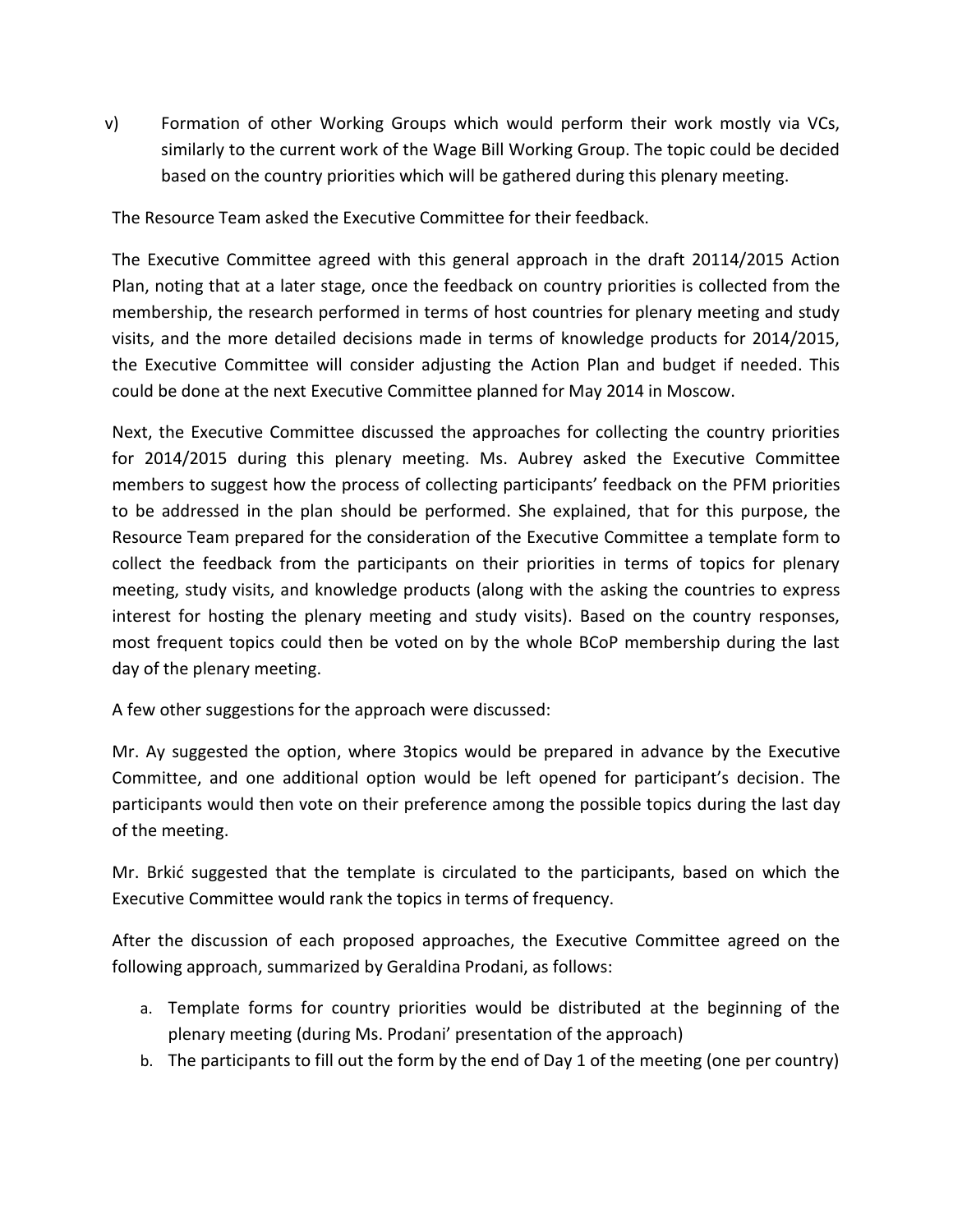The Executive Committee shall meet again after closure of Day 2 (March  $5<sup>th</sup>$ ) to review the priorities and identify 2-3 most frequently mentioned priorities

c. On Thursday (March 6, day 3) the Executive Committee would present the most frequent priorities to the membership and put up for voting the most frequent priorities

## **9. Progress on cross-COP May meeting in Russia (Deanna Aubrey)**

Ms. Aubrey announced the forthcoming CrossCOP meeting, which will be held from May 27-29 in Moscow. Invitations would be sent out shortly and all COPs would be attending to discuss the topic of fiscal transparency and accountability. BCOP is represented on the Organizing Committee by Gelardina Prodani and Anna Belenchuk from the Executive Committee and the knowledge product of key performance indicators by sector has been developed by the BCoP Resource Team (with the assistance/feedback of Anna Belenchuk) for this meeting on request of the TCOP and IACOP.

# **10. Communication between Executive Committee – frequency, approach, use of BCoP Wiki**

Ms. Čaršimamović Vukotić informed the Executive Committee members, that BCOP Wiki has now an upgraded account, which requires registration and is no longer public.

As decided by the Executive Committee in earlier meetings, the plan is for BCoP Wiki to be used for BCoP internal use only for the following purposes:

- 1. Posting additional un-official (in terms of receiving the official permission for PEMPAL to publish them) material (which is not always translated into all PEMPAL languages), such as additional material received from the host Governments after Study Visits,
- 2. Posting Knowledge products based on the material from other international organizations (for example, Synopsis of Macro-Fiscal Trends in PEMPAL Countries) or original material of other international organizations (e.g. IMF or OECD)
- 3. Work-in-progress/unofficial PEMPAL material

She explained that the BCoP Wiki will be used as proposed for the next year, after which its usage will be reviewed to decide whether the upgraded Wiki account will again be purchased for continued private use.

She encouraged the Executive Committee members to start using the wiki (more frequently) as it can be a better option than sharing information via email accounts, given all internal documents can be stored in one place and accessed more easily.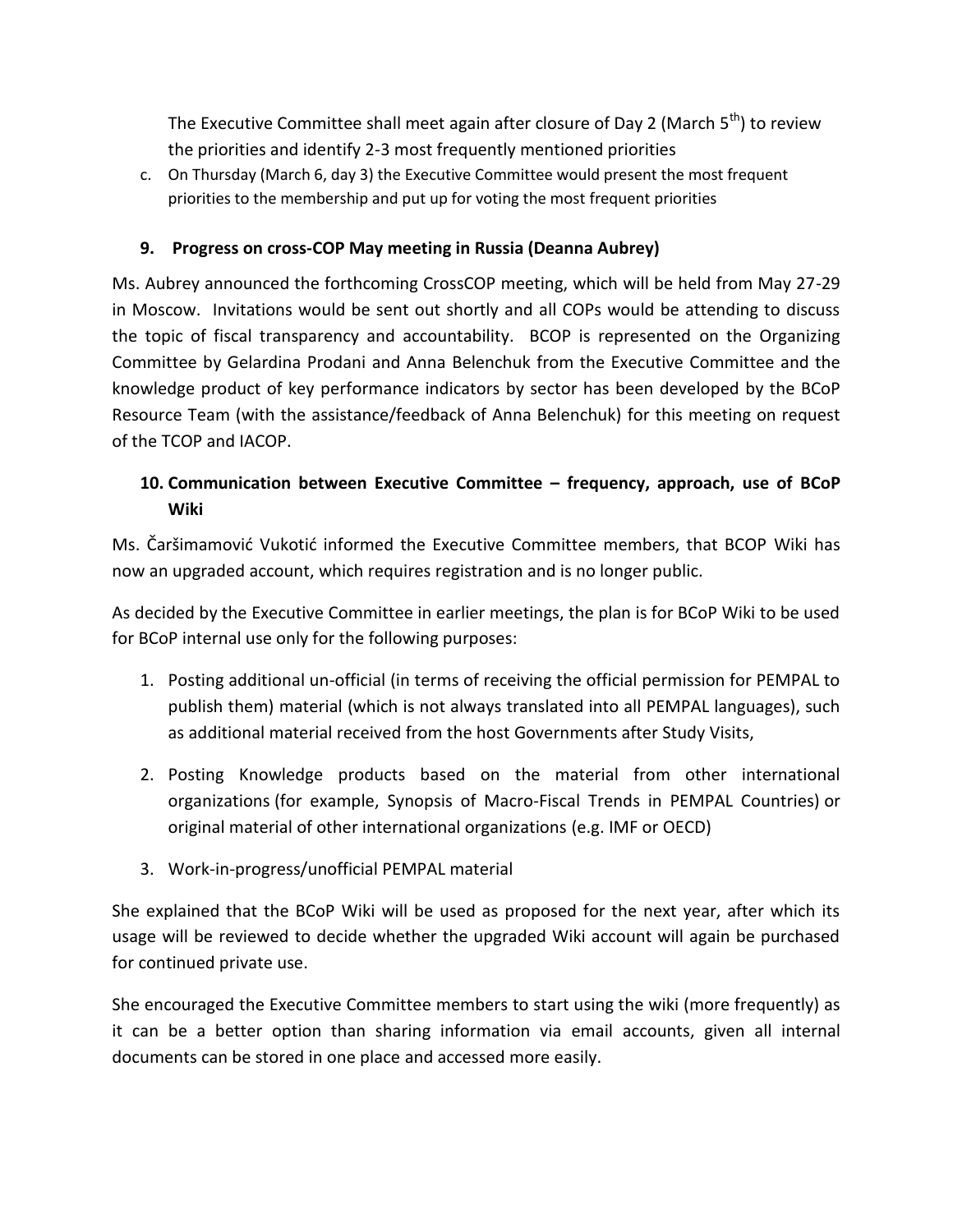#### **11. Other business**

Next Executive Committee will be held in Moscow (CrossCOP event)

#### **Meeting on March 5th, 2014.**

1. Review of the **country priorities for 2014/2015** filled out by the participants and identification of common plenary meeting priorities to be put up to the BCoP membership for voting on the last day of the plenary meeting

\_\_\_\_\_\_\_\_\_\_\_\_\_\_\_\_\_\_\_\_\_\_\_\_\_\_\_\_\_\_\_\_\_\_\_\_\_\_\_\_\_\_\_\_\_\_\_\_\_\_\_\_\_\_\_\_\_\_\_\_\_\_\_\_\_\_\_\_\_\_\_\_\_\_\_\_\_\_

The Executive Committee reviewed all of the forms with country priorities.

The two most common general potential topics for the 2015 BCoP plenary meeting were identified to be put up for voting by the BCoP membership during the last day of this plenary meeting:

- I. Linking strategic planning with budgeting based on results
- II. Tools for fiscal consolidation (including spending reviews, efficiency and effectiveness reviews)

In terms of the potential study visits, the Executive Committee identified the three possible topics: Managing and budgeting of EU funds (identified by the Western Balkans countries), PFM reform in South Africa, and budget transparency.

Several countries expressed interest or possible interest (subject to confirmation with the MF management) in hosting the next plenary meeting: Armenia, Belarus, Croatia, Georgia, Kosovo, Moldova, Montenegro, Romania, Serbia, Uzbekistan, Ukraine, and Tajikistan.

Several countries expressed interest or possible interest in hosting a study visit: Georgia – program budgeting, Azerbaijan – IT system for budgeting, Belarus – PFM reform (concept), Croatia – IT system for budgeting, Kyrgyz Republic – budget transparency, Romania – regulation of public assets, Russia – methodology of program evaluation, Tajikistan – single salary grid in civil service, Turkey – performance budgeting and MTEF, and Ukraine – program budgeting.

In terms of potential knowledge products identified by the participants, most common included:

• Program budgeting material (instructions and methodologies of PEMPAL countries on strategic planning and program budgeting, translation of documents for purpose of info